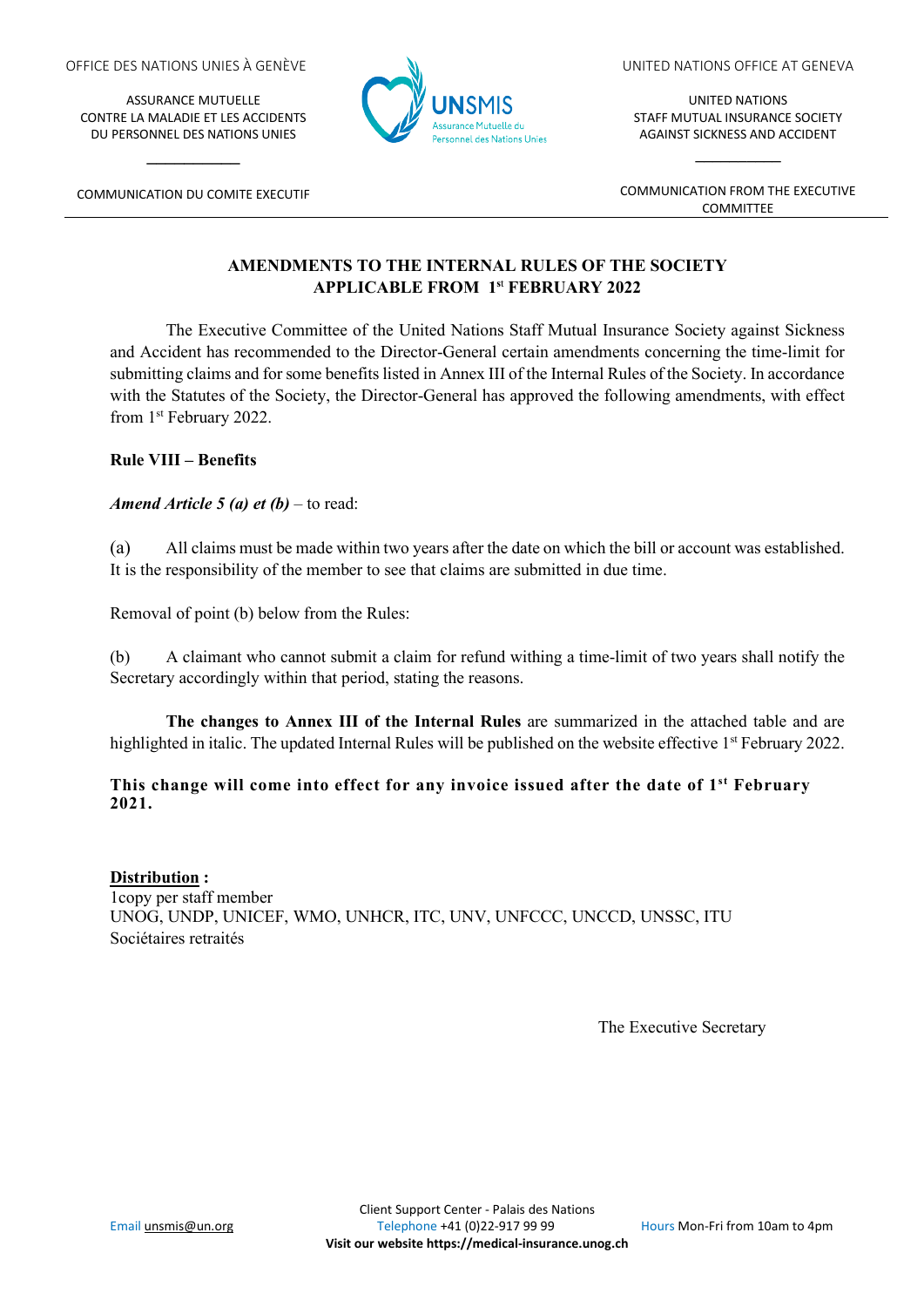OFFICE DES NATIONS UNIES À GENÈVE

ASSURANCE MUTUELLE CONTRE LA MALADIE ET LES ACCIDENTS DU PERSONNEL DES NATIONS UNIES



#### UNITED NATIONS OFFICE AT GENEVA

UNITED NATIONS STAFF MUTUAL INSURANCE SOCIETY AGAINST SICKNESS AND ACCIDENT

**\_\_\_\_\_\_\_\_\_\_**

COMMUNICATION DU COMITE EXECUTIF

**\_\_\_\_\_\_\_\_\_\_**

COMMUNICATION FROM THE EXECUTIVE COMMITTEE

| <b>Benefits</b>                                                                                                      | <b>Conditions of</b><br>reimbursement | <b>Application of</b><br>supplementary plan | <b>Prior authorization</b> | <b>Other conditions</b>                                                                                                                                                                                                         |
|----------------------------------------------------------------------------------------------------------------------|---------------------------------------|---------------------------------------------|----------------------------|---------------------------------------------------------------------------------------------------------------------------------------------------------------------------------------------------------------------------------|
|                                                                                                                      |                                       |                                             |                            |                                                                                                                                                                                                                                 |
| 14. Pharmaceutical expenses (subject to Rule VIII, 8. g of the Internal Rules)                                       |                                       |                                             |                            | Para pharmaceutical<br>products are reimbursable<br>only on recommendation<br>of the Medical Adviser<br>following an accident.                                                                                                  |
|                                                                                                                      |                                       |                                             |                            | The purchase of<br>medication over internet<br>is only reimbursed if<br>bought over an internet<br>site of the country of<br>residence or of work of<br>the member. Cross-border<br>internet purchases are not<br>reimbursable. |
| a) Products reimbursed according to the criteria of the competent health<br>authorities of the country concerned     | 80%                                   | no                                          | no                         |                                                                                                                                                                                                                                 |
| b) Recommended vaccinations on doctor's prescription                                                                 | 80%                                   | no                                          | no                         |                                                                                                                                                                                                                                 |
| c) Homeopathic and phytotherapeutic products                                                                         | 80% max.<br>CHF 1'500.-/year          | no                                          | no                         |                                                                                                                                                                                                                                 |
| d) Products not reimbursed according to the criteria of the competent health<br>authorities of the country concerned | Not reimbursed                        | no                                          | no                         |                                                                                                                                                                                                                                 |
| e) Expensive medicine that costs at least CHF 500.- per month for a consecutive<br>duration of at least 3 months     | 80%                                   | yes                                         | yes                        | Failure to submit a<br>request for authorization<br>in advance will result in<br>the reimbursement at 80%                                                                                                                       |